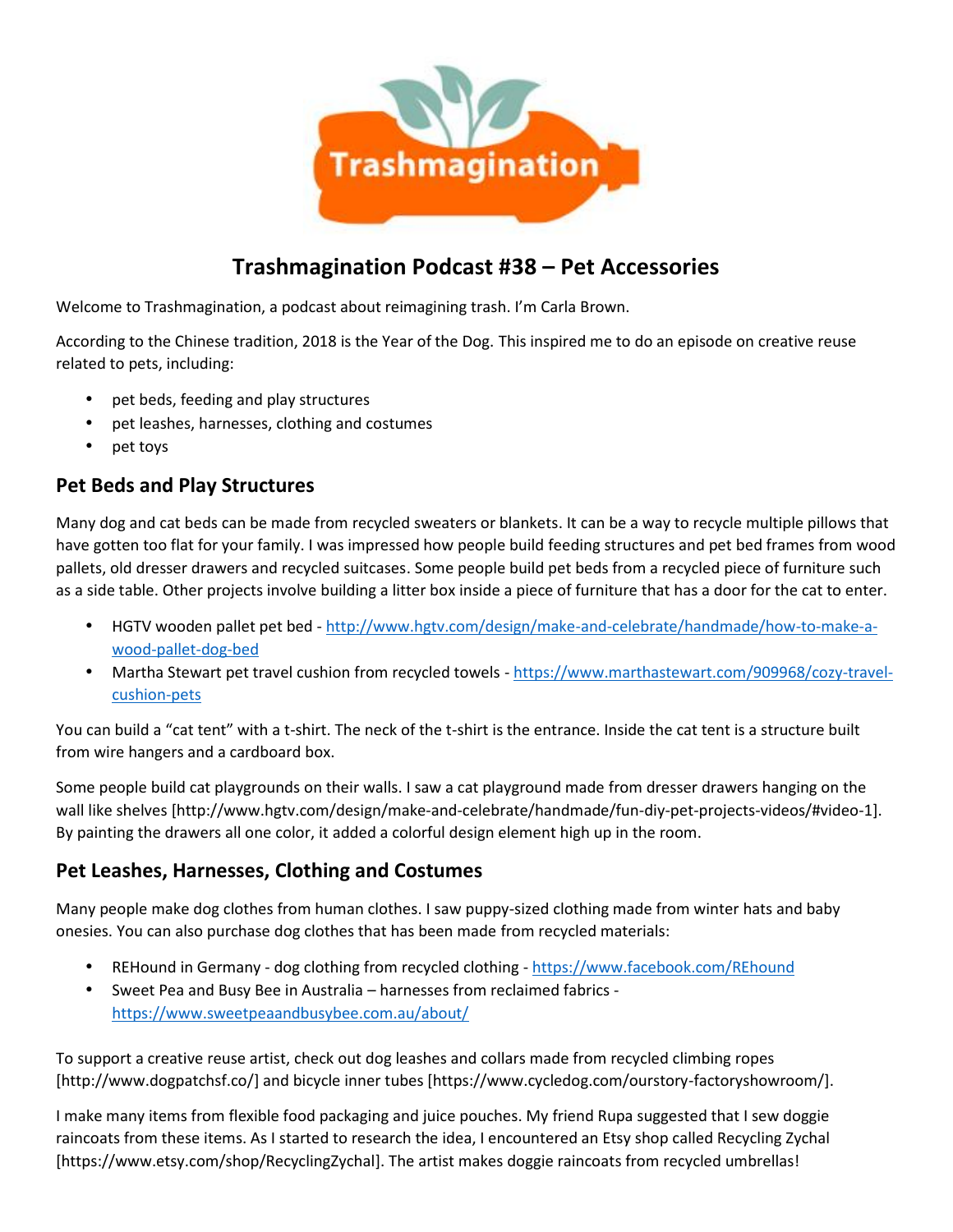- Martha Stewart tutorial on sewing doggy coats https://www.marthastewart.com/265053/doggy-coats
- Jenny Lee's Jottings dog raincoat tutorial https://jennyleesjottings.wordpress.com/2012/06/12/ready-for-the rain-diy-dog-raincoat/

The next topic I researched was pet costumes from recycled materials, but I did not find many great ones. My favorite was a surfer and shark costume. You put a cardboard shark fin on your dog, and you carry a bitten off surfboard made from cardboard. Most pet costumes were not from recycled materials. I'll put it on my research list for next October!

### **Cat Toys**

There are many cat puzzles you can make from recycled materials, where you cut out shapes from a cardboard or plastic box and put items inside. I saw a puzzle made from a 2-liter plastic bottle, where the cat pulls on a little ball covering the lid to release a treat. I saw a "mega cat puzzle" which involved building a round structure from 150 toilet paper rolls. You put treats in random locations throughout the tubes.

A few years ago, a friend gave me catnip which he had grown in his garden. I made a bunch of catnip mice with upholstery samples and shopping bag handles for the tails. Another design for mice toys that doesn't involve sewing is to drill through a wine cork and add a shopping bag handle tail.

I follow an Instagram artist named Nicole Betters who crochets plastic bags and she makes mice for cat toys [https://www.instagram.com/franssim\_stuffs/].

Another cat toy essential is a place for cats to scratch. A great idea is to get a carpet remnant from someone who is remodeling or from a flooring store. I saw another scratching post made by stacking cardboard squares.

## **Dog Toys**

The most popular dog toys from recycled material involves braiding t-shirts to make a pull or throw toy [https://barkpost.com/how-to-make-a-t-shirt-dog-toy/]. To make the toy strong, I saw examples that use more complex braiding techniques than just a three-ply braid. Some projects incorporate a tennis ball to make a great throw toy.

Many dogs like to play with an old tennis ball. This can be great if you take the ball away from the dog when you are not playing with them. Dogs can compress a tennis ball and it can become a choking hazard. Some dogs can also chew a tennis ball into smaller pieces and swallow them. You should only play with one tennis ball at a time so your dog doesn't try to pick up more than one and push it back into their throat.

Other dog toys involve recycled jeans since denim is such a strong fabric. I saw examples where people sewed denim into bone shapes and you can even purchase squeaker devices to sew into the bones [https://www.pillarboxblue.com/handmade-dog-toys/].

Puppy Luv Pet Boutique makes tug toys from recycled fire hoses [https://www.etsy.com/shop/PuppyLuvPetBoutique].

### **Toys for Smaller Pets**

For those with smaller pets like hamsters, I saw tutorials that involved cutting shapes into cardboard tubes and then stuffing them with bits of timothy hay or treats [https://exoticanimalsupplies.com/diy-toilet-paper-roll-toys-small pets/]. I also saw many designs for a DIY hamster wheel made from round plastic containers.

#### **Pet Waste**

Most people pick up pet waste with plastic bags which is not great for the environment but at least it is better than leaving the poop on the ground. I saw a cool video about an invention in the UK where pet-owners put their waste in a special bin which transforms the waste into electricity. This powers a streetlight.